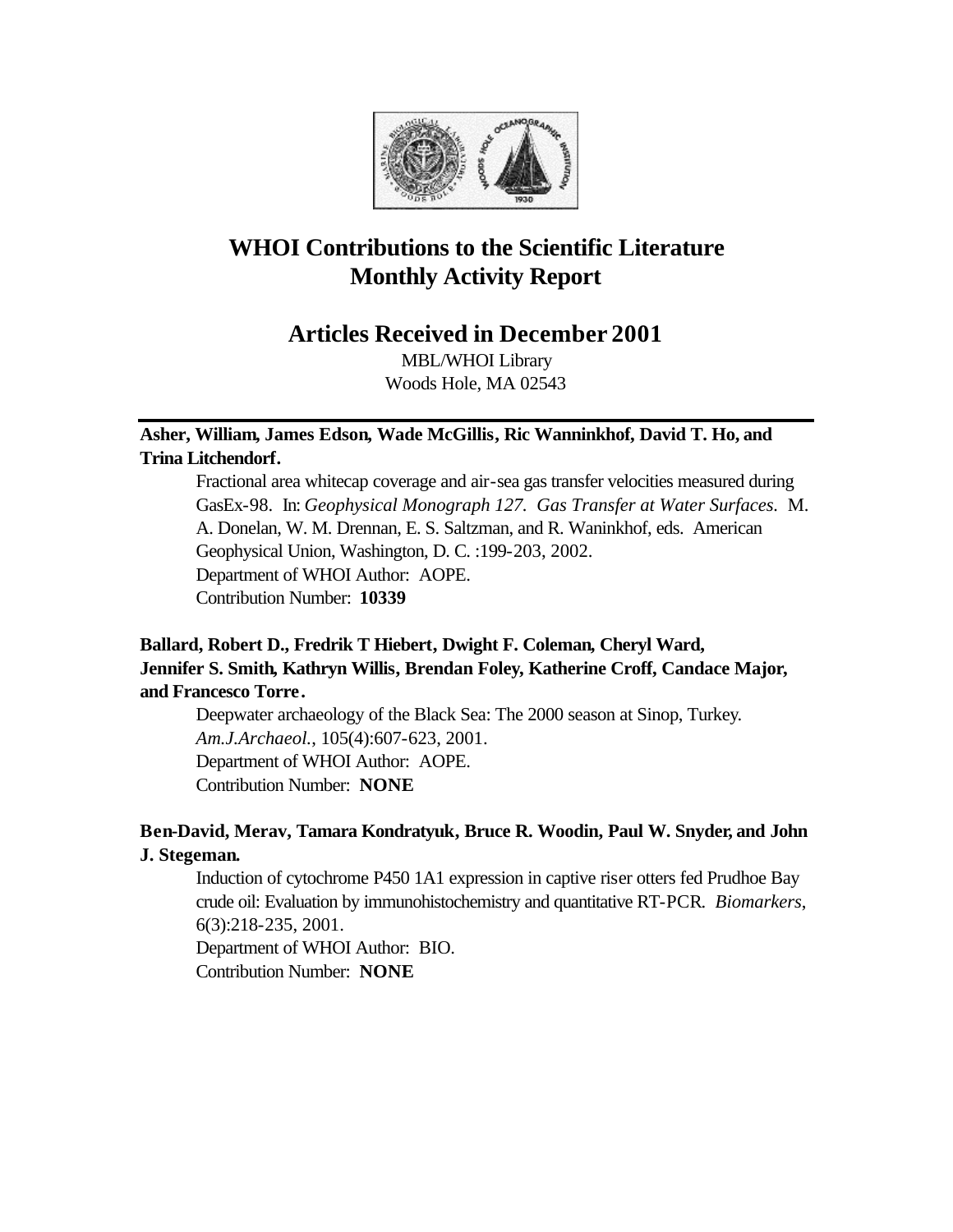## **Bock, Erik John, James Bearer Edson, Nelson M. Frew, Tetsu Hara, Horst Haussecker, Bernd Jahne, Wade R. McGillis, Sean P. MCKenna, Robert K. Nelson, Uwe Schimpf, and Mete Uz.**

Overview of the CoOP experiments: Physical and chemical measurements parameterizing air-sea heat exchange. In: *Geophysical Monograph 127. Gas Transfer at Water Surfaces*. M. A. Donelan, W. M. Drennan, E. S. Saltzman, and R. Waninkhof, eds. American Geophysical Union, Washington, D. C. :39-44, 2002. Department of WHOI Author: AOPE.

Contribution Number: **NONE**

#### **Conte, M. H., J. C. Weber, L. L. King, and S. G. Wakeham.**

The alkenone temperature signal in western North Atlantic surface waters. *Geochim.Cosmochim.Acta*, 65(23):4275-4287, 2001. Department of WHOI Author: MCG. Contribution Number: **10531**

## **Fenstermacher, Lori E., Gregory B. Crawford, Jeffry C. Borgeld, Tristan Britt, Douglas A. George, Meredithy A. Klein, Nea W. Driscoll, and Larry A. Mayer.**

Enhanced acoustic backscatter due to high abundance of sand dollars, *Dendraster excentricus*. *Mar.Georesour.Geotechnol.*, 19:135-145, 2001. Department of WHOI Author: GEOL. Contribution Number: **NONE**

## **Frew, Nelson M., Robert K. Nelson, Wade R. McGillis, James B. Edson, Erik J. Bock, and Tetsu Hara.**

Spatial variations in surface microlayer surfactants and their role in modulating air-sea exchange. In: *Geophysical Monograph Series 127. Gas Transfer at Water Surfaces,* M. A. Donelan, W. M. Drennan, E. S. Saltzman and P. Wanninkhof, eds. American Geophysical Union, Washington D. C., :153-159, 2001. Department of WHOI Author: MCG. Contribution Number: **10337**

#### **Gast, Rebecca J. and David A. Caron.**

Photosymbiotic associations in planktonic foraminifera and radiolaria. *Hydrobiologia*, 461:1-7, 2001. Department of WHOI Author: BIO. Contribution Number: **10091**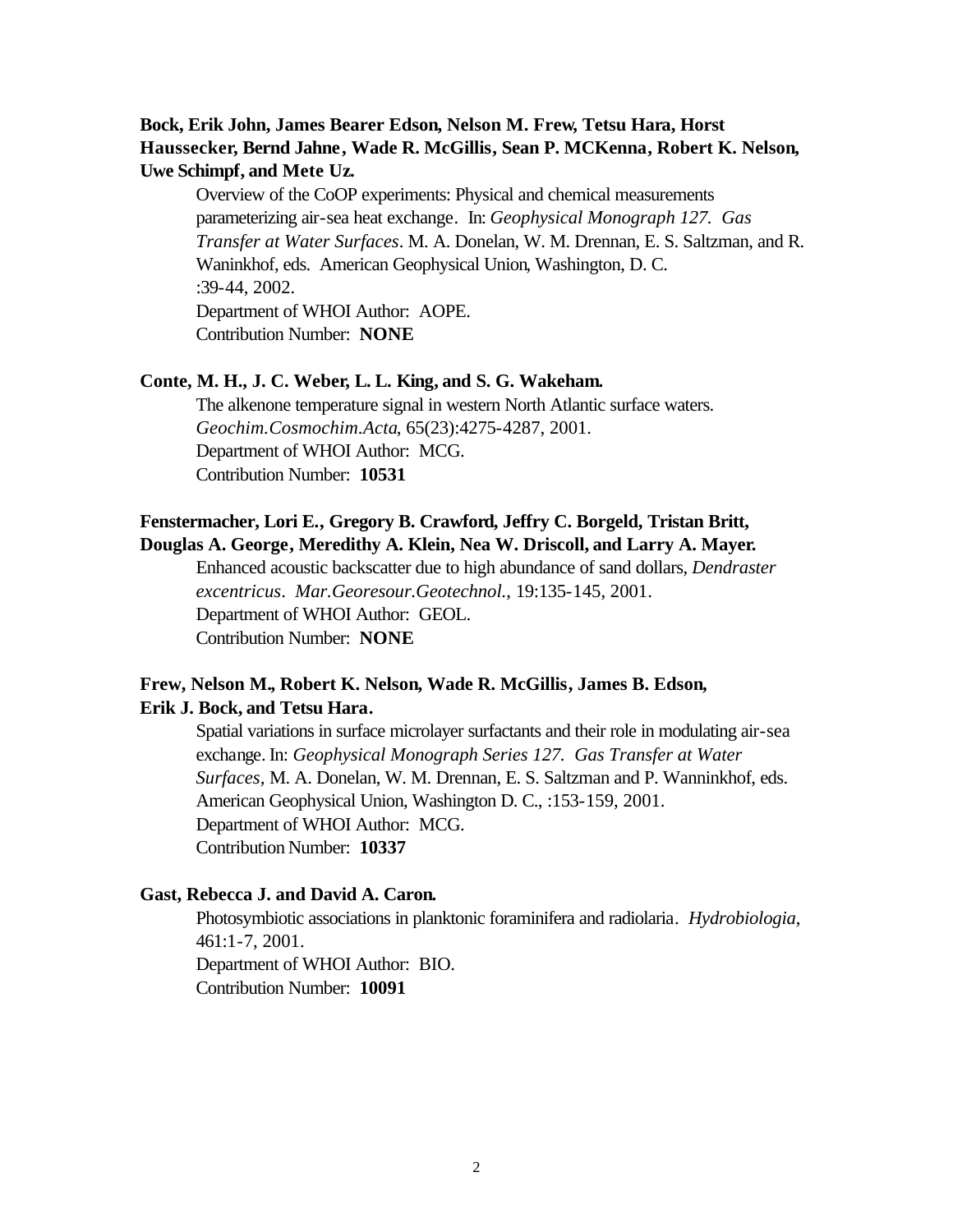#### **Glover, David M., Nelson M. Frew, Scott J. McCue, and Erik J. Bock.**

A multi-year time series of global gas transfer velocity from the TOPEX dual frequency, normalized radar backscatter algorithm. In: *Geophysical Monograph 127. Gas Transfer at Water Surfaces.* M. A. Donelan, W. M. Drennan, E. S. Saltzman, and R. Waninkhof, eds. American Geophysical Union, Washington D. C. :325-331, 2002. Department of WHOI Author: MCG. Contribution Number: **10338**

## **Hara, Tetsu, B. Mete Uz, Hua Wei, James B. Edson, Nelson M. Frew, Wade R. McGillis, Sean P. McKenna, Eric J. Bock, Horst Haubecker, and Uwe Schimpf.**

Surface wave observations during CoOP experiments and their relation to air-sea gas transfer. In: *Geophysical Monograph 127. Gas Transfer at Water Surfaces.* M. A. Donelan, W. M. Drennan, E. S. Saltzman, and R. Waninkhof, eds. American Geophysical Union, Washington, D. C. :45-49, 2002. Department of WHOI Author: AOPE. Contribution Number: **NONE**

#### **McCartney, Michael S. and Cecilie Mauritzen.**

On the origin of the warm inflow to the Nordic Seas. *Prog.Oceanogr.*, 51:125-214, 2001. Department of WHOI Author: PO. Contribution Number: **10177**

#### **McCollom, Thomas M., and Bernd R. T. Simoneit.**

Abiotic formation of hydrocarbons and oxygenated compounds during thermal decomposition of iron oxalate. *Orign Life Evol.Biosphere*, 29:167-186, 1999. Department of WHOI Author: MCG. Contribution Number: **NONE**

#### **McKenna, Sean P. and Wade R.McGillis.**

Surface divergence and air-water gas transfer. In: *Geophysical Monograph 127. Gas Transfer at Water Surfaces*. M. A. Donelan, W. M. Drennan, E. S. Saltzman, and R. Waninkhof, eds. American Geophysical Union, Washington, D. C. :129-134, 2002. Department of WHOI Author: AOPE. Contribution Number: **10336**

#### **Morris, Michele Y., Melinda M. Hall, Louis C. St. Laurent, and Nelson G. Hogg.**

Abyssal mixing in the Brazil Basin. *J.Phys.Oceanogr.*, 31:3331-3348, 2001. Department of WHOI Author: PO. Contribution Number: **10284**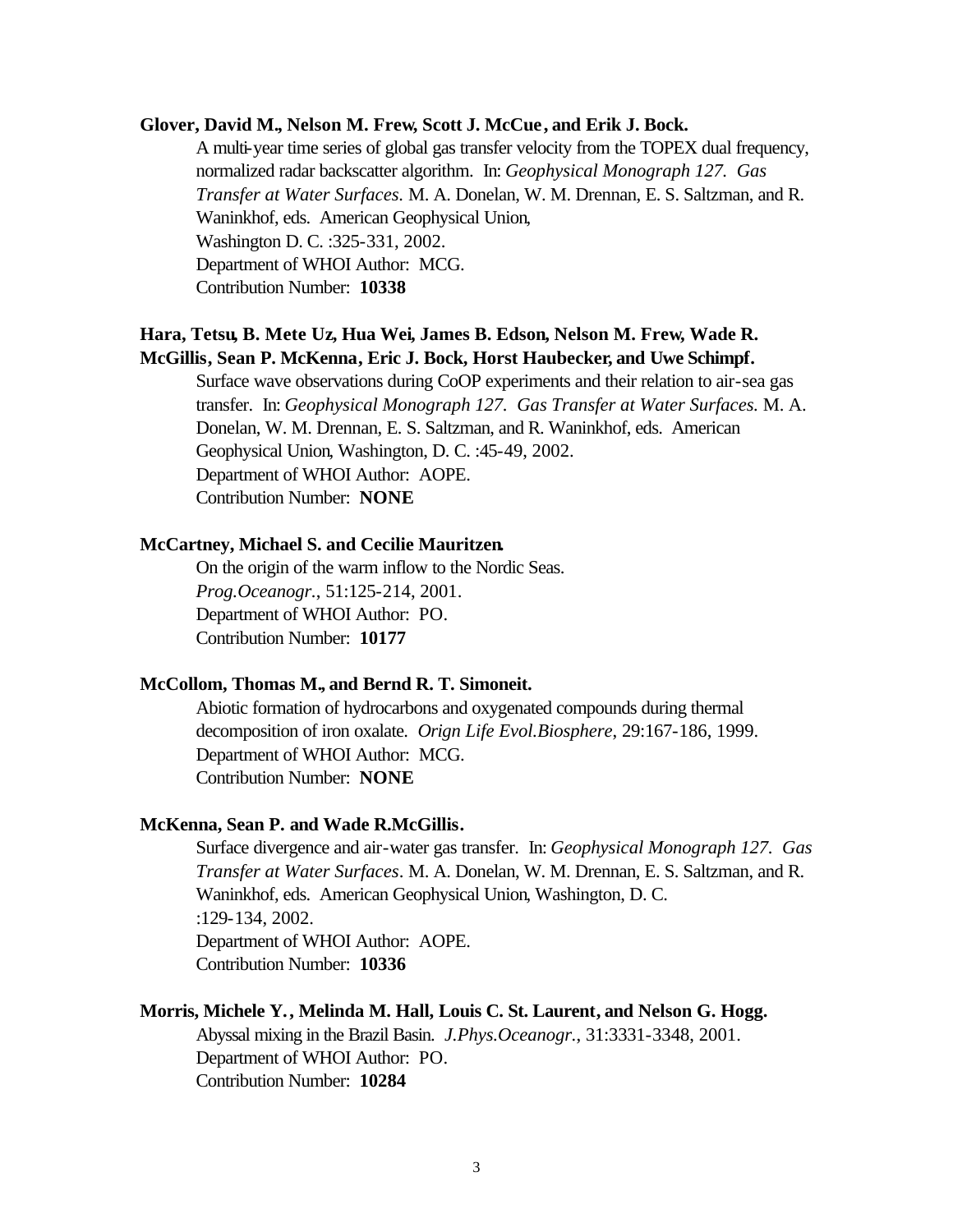## **Nowacek, Douglas P., Mark P. Johnson, Peter L. Tyack, Kenneth A. Shorter, William A. McLellan, and D. Ann Pabst.**

Buoyant balaenids: The ups and downs of buoyancy in right whales. *Proc.R.Soc.Lond.B*, 268:1811-1816, 2001. Department of WHOI Author: BIO. Contribution Number: **10463**

#### **Rie, Melanie, K. A. Lendas, B. R. Woodin, J. J. Stegeman, and I. P. Callard.**

Hepatic biotransformation enzymes in a sentinel species, the turtle (*Chrysemys picta*), from Cape Cod, Massachusetts: Seasonal-, sex- and location related differences. *Biomarkers*, 5(5):382-394, 2000. Department of WHOI Author: BIO. Contribution Number: **10128**

#### **Rioux, Maggie.**

President's corner. *NASIG Newsletter*, 16(4):1-2, 2001. Department of WHOI Author: ADMIN. Contribution Number: **NONE**

#### **Sell, Anne F., Donna van Keuren, and Laurence P. Madin.**

Predation by omnivorous copepods on early developmental stages of *Calanus finmarchicus* and Pseudocalanus spp.. *Limnol.Oceanogr.*, 46(4):953-959, 2001. Department of WHOI Author: BIO. Contribution Number: **10386**

## **Smith, Deborah K., Laura S. L. Kong, Kevin T. M. Johnson, and Jennifer R. Reynolds.**

Volcanic morphology of the submarine Puna Ridge, Kilauea Volcano. *American Geophysical Union Monograph 128. Hawaiian Volcanoes: Deep Underwater Perspectives.* Eiichi Takahashi, Peter Lipman, Michael Garcia, Jiro Naka, and Shigeo Aramaki, eds. American Geophysical Union, Washington, D. C. :125-142, 2002. Department of WHOI Author: GEOL.

Contribution Number: **10455**

#### **Smith, J. B., E. J. Hintsa, N. T. Allen, R. M. Stimpfle, and J. G. Anderson.**

Mechanisms for midlatitude ozone loss: Heterogeneous chemistry in the lowermost stratosphere? *J.Geophys.Res.*, 106(D1):1297-1309, 2001. Department of WHOI Author: MCG. Contribution Number: **NONE**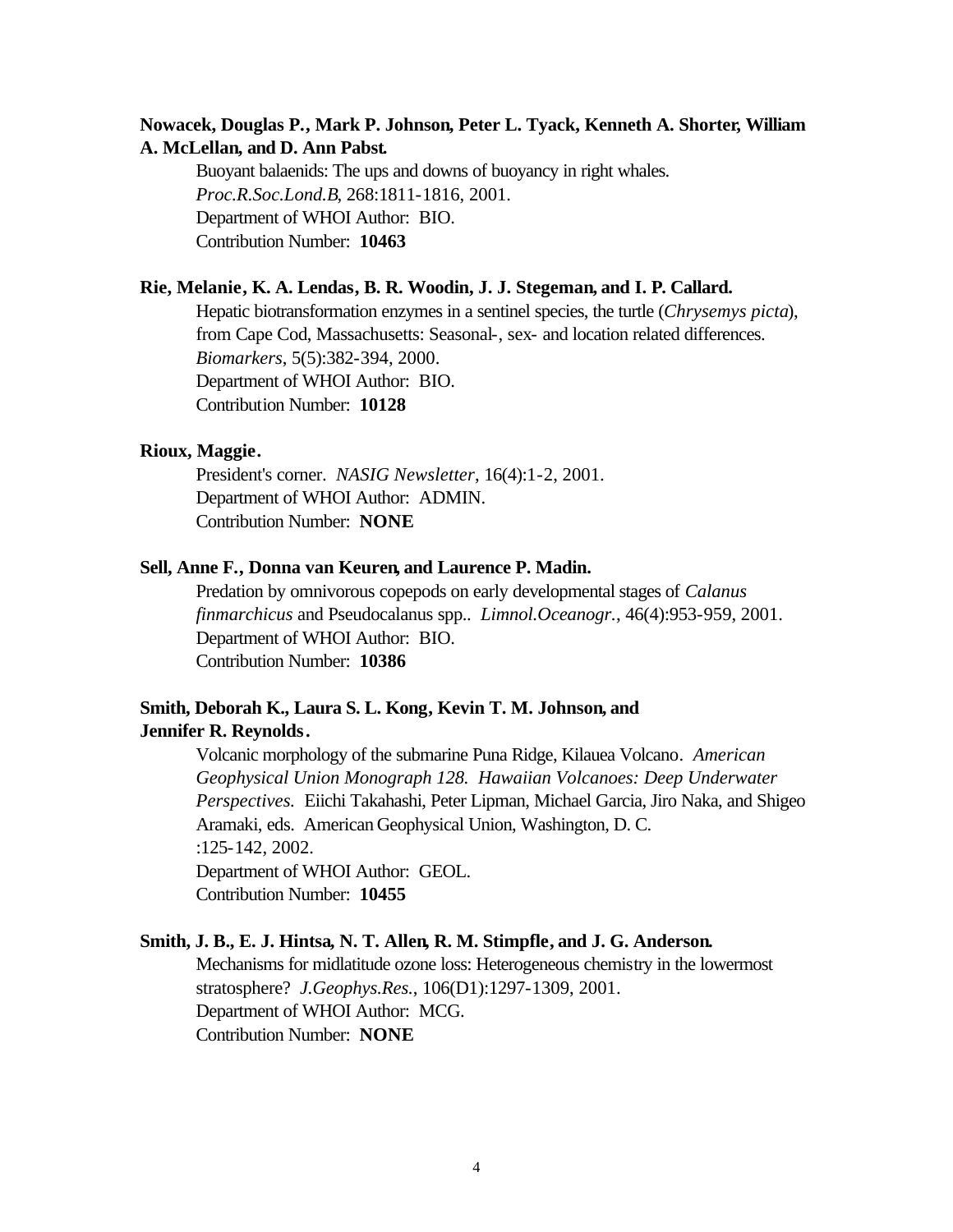## **Soloviev, Alexander, Jim Edson, Wade McGillis, Peter Schluessel, and Rik Wanninkhof.**

Fine thermohaline structure and gas-exchange in the near-surface layer of the ocean during GasEx-98. In: *Geophysical Monograph 127. Gas Transfer at Water Surfaces.* M. A. Donelan, W. M. Drennan, E. S. Saltzman, and R. Waninkhof, eds. American Geophysical Union, Washington, D. C.:181-185, 2002. Department of WHOI Author: AOPE. Contribution Number: **10334**

#### **Wanninkhof, Rik, Scott Doney, Taro Takahashi, and Wade McGillis.**

The effect of using time-averaged winds on regional air-sea CO2 fluxes. In: *Geophysical Monograph 127. Gas Transfer at Water Surfaces.* M. A. Donelan, W. M. Drennan, E. S. Saltzman, and R. Waninkhof, eds. American Geophysical Union, Washington, D. C. :351-356, 2002. Department of WHOI Author: AOPE. Contribution Number: **10335**

#### **Warren, J. D., T. K. Stanton, M. C. Benfield, P. H. Wiebe, D. Chu, and M. Sutor.**

In situ measurements of acoustic target strengths of gas-bearing siphonophores. *ICES J.*, 58:740-749, 2001. Department of WHOI Author: AOPE. and BIO. Contribution Number: **10199**

#### **Webb, E. A., J. W. Moffett, and J. B. Waterbury.**

Iron stress in open-ocean cyanobacteria (*Synechococcus, Trichodesmium*, and *Crocosphaera*): Identification of the IdiA protein. *Appl.Environ.Microbiol.*, 67(12):5444-5452, 2001. Department of WHOI Author: BIO. Contribution Number: **10466**

#### **Webster, Sarah, Oscar Pizarro, and Hanumant Singh.**

Photomosaicking in underwater archaeology. *Inst.Naut.Archaeol.Quart.*, 28(3):22-26, 2001. Department of WHOI Author: AOPE. Contribution Number: **10483**

#### **Whelan, Jean. K., Lorraine Eglinton, Mahlon C. Kennicutt, II, and Yaorong Qian.**

Short-time-scale (year) variations of petroluem fluids from the U.S. Gulf Coast. *Geochim.Cosmochim.Acta*, 65(20):3529-3555, 2001. Department of WHOI Author: MCG. Contribution Number: **10461**